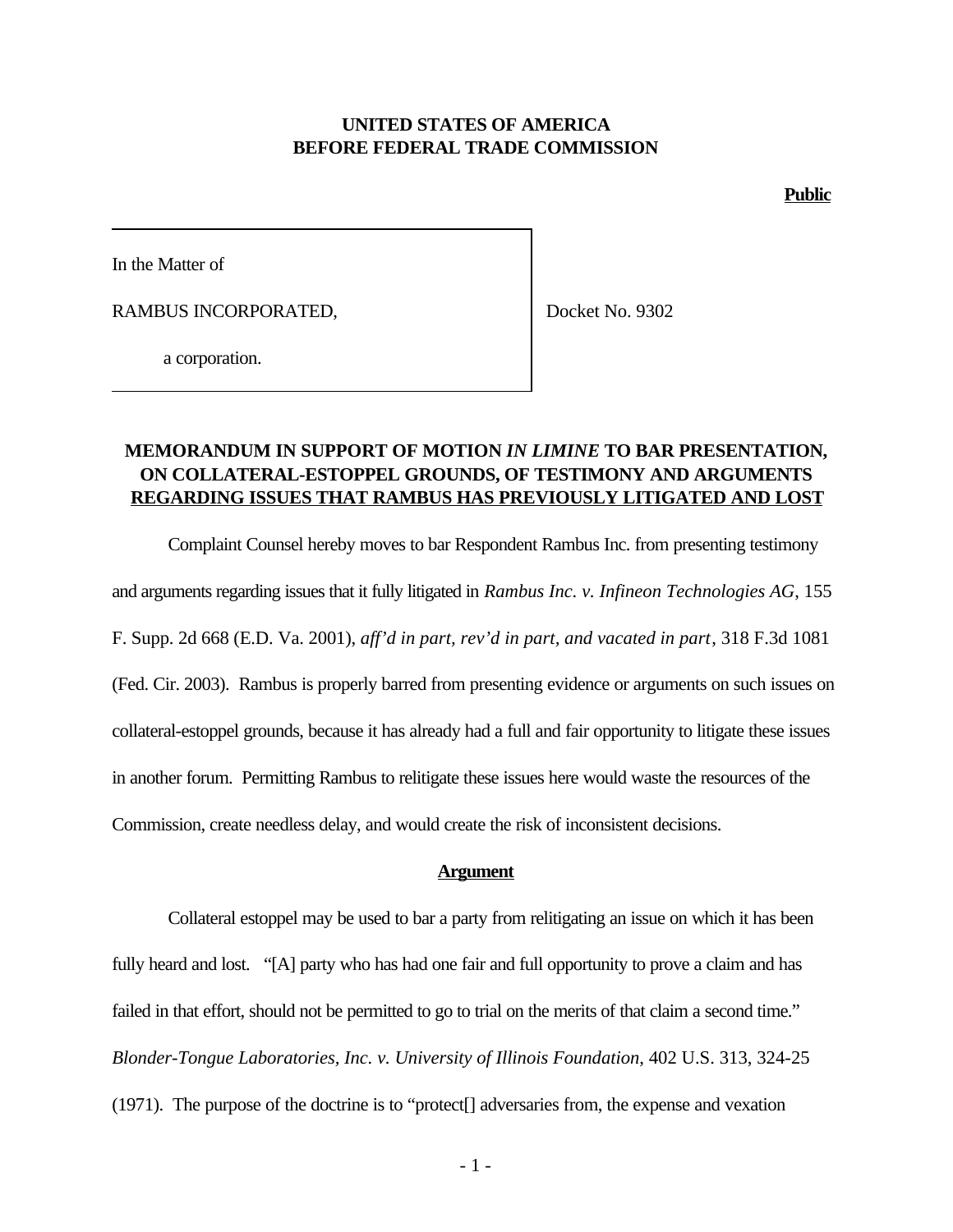attending multiple lawsuits, conserve[] judicial resources, and, foster[] reliance on judicial action by minimizing the possibility of inconsistent decisions." *Montana v. United States*, 440 U.S. 147, 153 (1979); *accord Blonder-Tongue*, 402 U.S. at 324-25 ("Both orderliness and reasonable time saving in judicial administration require that this be so unless some overriding consideration of fairness to a litigant dictates a different result in the circumstances of the particular case."). Here, all of the bases for collateral estoppel warrant a conclusion that Rambus should be barred from relitigating a number of issues relating to its patent portfolio and its participation in JEDEC.<sup>1</sup>

In order to advance the efficient administration of justice, "once a court has decided an issue of fact or law necessary to its judgments, that decision may preclude relitigation of the issue in a suit on a different cause of action involving a party to the first case." *Allen v. McCurry*, 449 U.S. 90, 94 (1980) (emphasis omitted); *accord Montana v. United States*, 440 U.S. 147, 153 (1979).<sup>2</sup> Here, each of the elements supporting collateral estoppel weighs in favor of applying it to bar Rambus from relitigating numerous issues relating to its patent portfolio and its participation in JEDEC that were resolved, ultimately, by the court of appeals. First, these issues were actually litigated in the *Infineon* case, through the appeal; second, they were actually and necessarily determined in those proceedings; and, third, applying estoppel against Rambus would not "work an unfairness." *E.g.*, *McLaughlin v. Bradlee*, 803 F.2d 1197, 1201 (D.C. Cir. 1986); *Montana*, 440 U.S. at 153; *accord Mother's Restaurant, Inc. v. Mama's Pizza, Inc.*, 723 F.2d 1566, 1571 (Fed. Cir. 1983); *United States v.*

<sup>&</sup>lt;sup>1</sup> A trial court has broad discretion to determine whether collateral estoppel applies. *E.g.*, *Parklane Hosiery Co. v. Shore*, 439 U.S. 322, 331 (1979).

<sup>&</sup>lt;sup>2</sup> The availability of "offensive non-mutual collateral estoppel," as Complaint Counsel is asserting here, is well recognized. *See Parklane Hosiery Co. v. Shore*, 439 U.S. 322 (1979).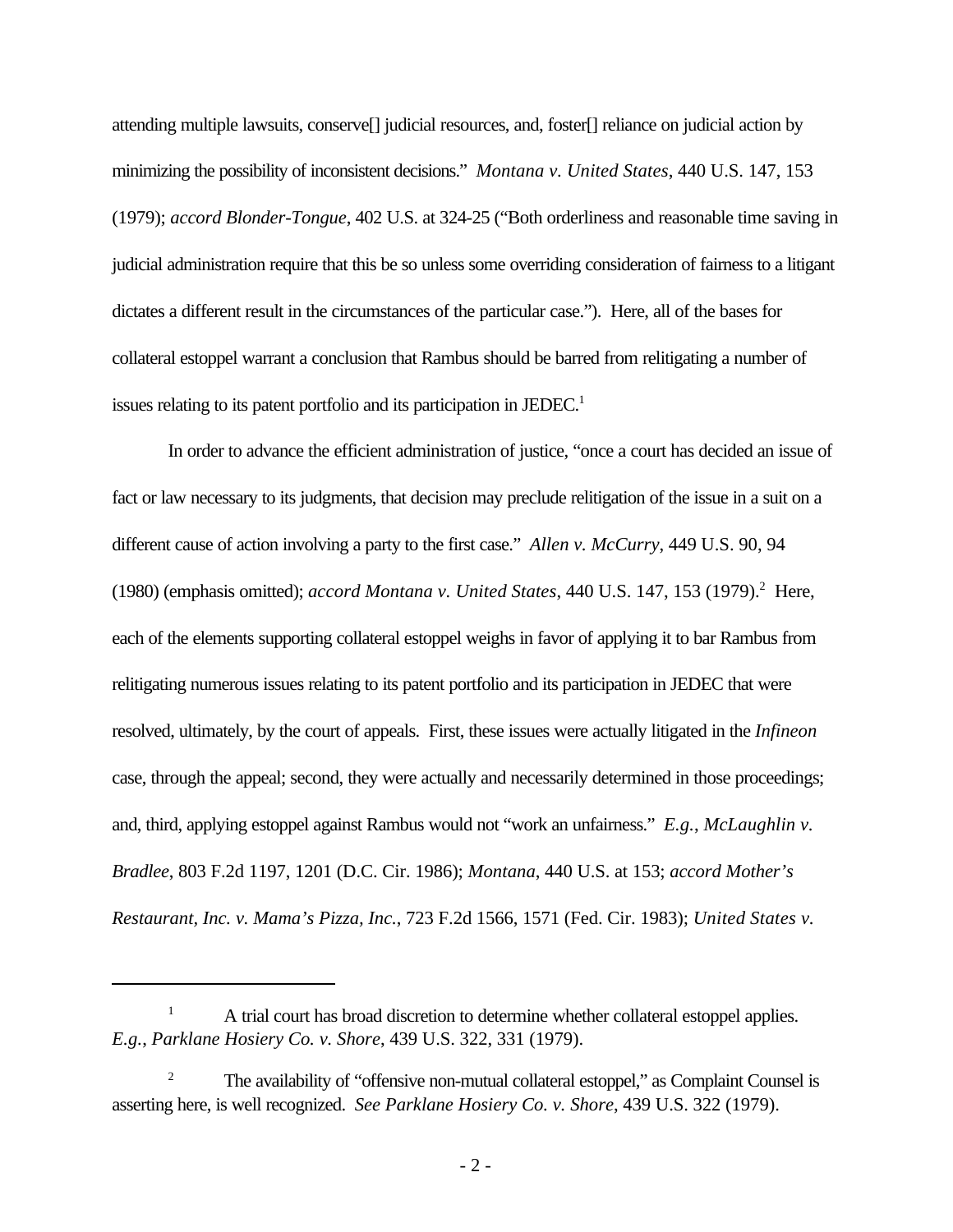*Weems*, 49 F.3d 528, 531-32 (9th Cir. 1995).

Each of the findings discussed below satisfies the rule of collateral estoppel that the findings be "necessary." *See* Order Granting Complaint Counsel's Motion for Collateral Estoppel (Feb. 26, 2003). That rule seeks "to prevent the incidental or collateral determination of a nonessential issue from precluding reconsideration of that issue in later litigation." *Mother's Restaurant Inc.*, 723 F.2d at 1571. This means that a court need determine only that "the disposition in the first suit was the basis for the holding with respect to the issue and not 'mere dictum' . . . [or] merely incidental to the first judgment." *McLaughlin*, 803 F.2d at 1204 (internal citations omitted). Put differently, although "[d]iscussion of the necessity prong of collateral estoppel analysis is usually framed in terms of determinations that were necessary to the 'judgment' or the 'verdict,'" "[t]he primary purpose of the rule . . . is to ensure that the finder of fact in the first case took sufficient care in determining the issue." *Pettaway v. Plummer*, 943 F.2d 1041, 1044 (9th Cir. 1991) (internal citations omitted), *cert. denied*, 506 U.S. 904 (1992), *overruled on other grounds Santamaria v. Horsley*, 133 F.3d 1242 (9th Cir.) (en banc), *modified*, 138 F.3d 1280 (9th Cir.), *cert. denied*, 525 U.S. 823 (1998); *see also Weems*, 49 F.3d at 534 (because party had fully litigated issue and had opportunity to challenge ruling on appeal, case warranted an "exception to general rule that preclusive effect should be given only to determinations that are . . . necessary to a previous judgment") (Norris, J., concurring). Rambus had a full opportunity to litigate these issues, as explained below, and each of the courts considering the issues addressed them. In other words, this "is not a case where the court reached out to make determinations as to issues which were not before it." *Mother's Restaurant*, 723 F.2d at 1571.

Here, in ruling on Rambus's appeal, the Federal Circuit held that a number of facts had been established as a matter of law for purposes of the *Infineon* case. It is thus appropriate to give them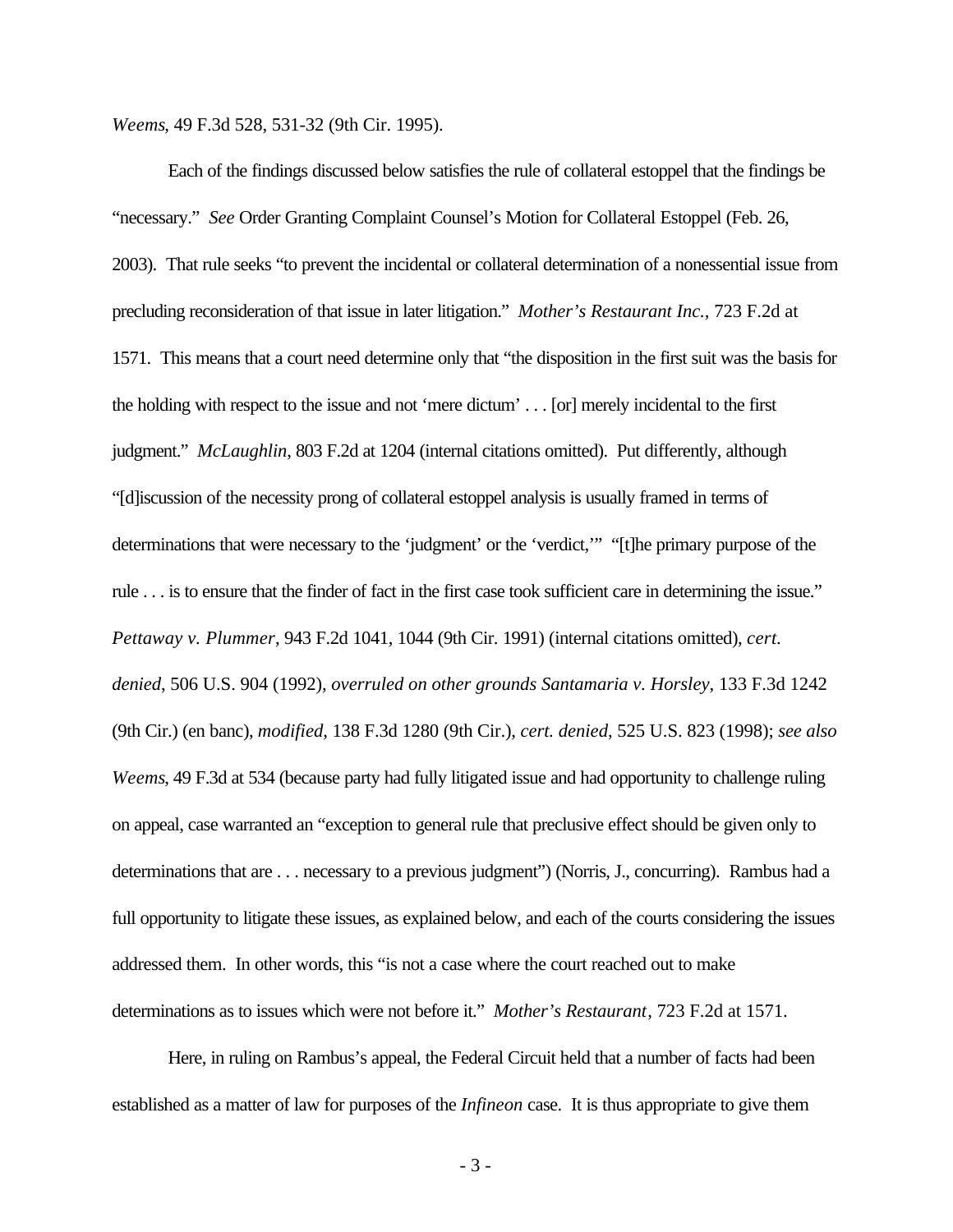preclusive effect. *See In re Microsoft Corp. Antitrust Litigation*, 232 F. Supp. 2d 534, 535 (D. Md. 2002). Rambus therefore should be barred, in the interest of judicial economy and fairness, from relitigating any of these issues.<sup>3</sup>

#### 1. JEDEC's Rules Impose a Mandatory Patent Disclosure Duty.

The *Infineon* jury, the *Infineon* trial judge, the Federal Circuit dissent in *Infineon*, and the Federal Circuit majority unanimously concluded that Rambus was subject to a duty of disclosure as a member of JEDEC. The *Infineon* trial court, in upholding the jury's fraud verdict against Rambus, confirmed "the existence of a duty to disclose at JEDEC." *Rambus Inc. v. Infineon Technologies AG*, 164 F. Supp. 2d 743, 752 (E.D. Va. 2001). The Federal Circuit dissent concludes, without reservation and in accord with the *Infineon* trial court, that JEDEC's rules establish a "duty of disclosure required by all members of JEDEC." *Rambus Inc. v. Infineon Technologies AG*, 318 F.3d 1081, 1110 (Fed. Cir. 2003) (Prost, J., dissenting) (emphasis added). Finally, and most importantly, the Federal Circuit majority held that JEDEC imposed a duty of disclosure, although it concluded that such an obligation cannot be discerned from the language of JEDEC's rules alone. *Id.* at 1098. As the majority opinion explained, because "JEDEC members treated the language" of JEDEC's rules "as imposing a disclosure duty, this court likewise treats this language as imposing a disclosure duty." *Id.* at 1098.

Rambus has therefore been fully heard on its contention that JEDEC did not impose a duty of disclosure. Its position has been rejected at every juncture of the *Infineon* litigation. Rambus should therefore be barred from advancing evidence or arguments that purport to show that there was no duty

<sup>3</sup> "[I]ssue preclusion can avoid the costly litigation of issues already determined." *Delaware River Port Auth. v. Fraternal Order of Police*, 290 F.3d 567, 572 n.7 (3d Cir. 2002).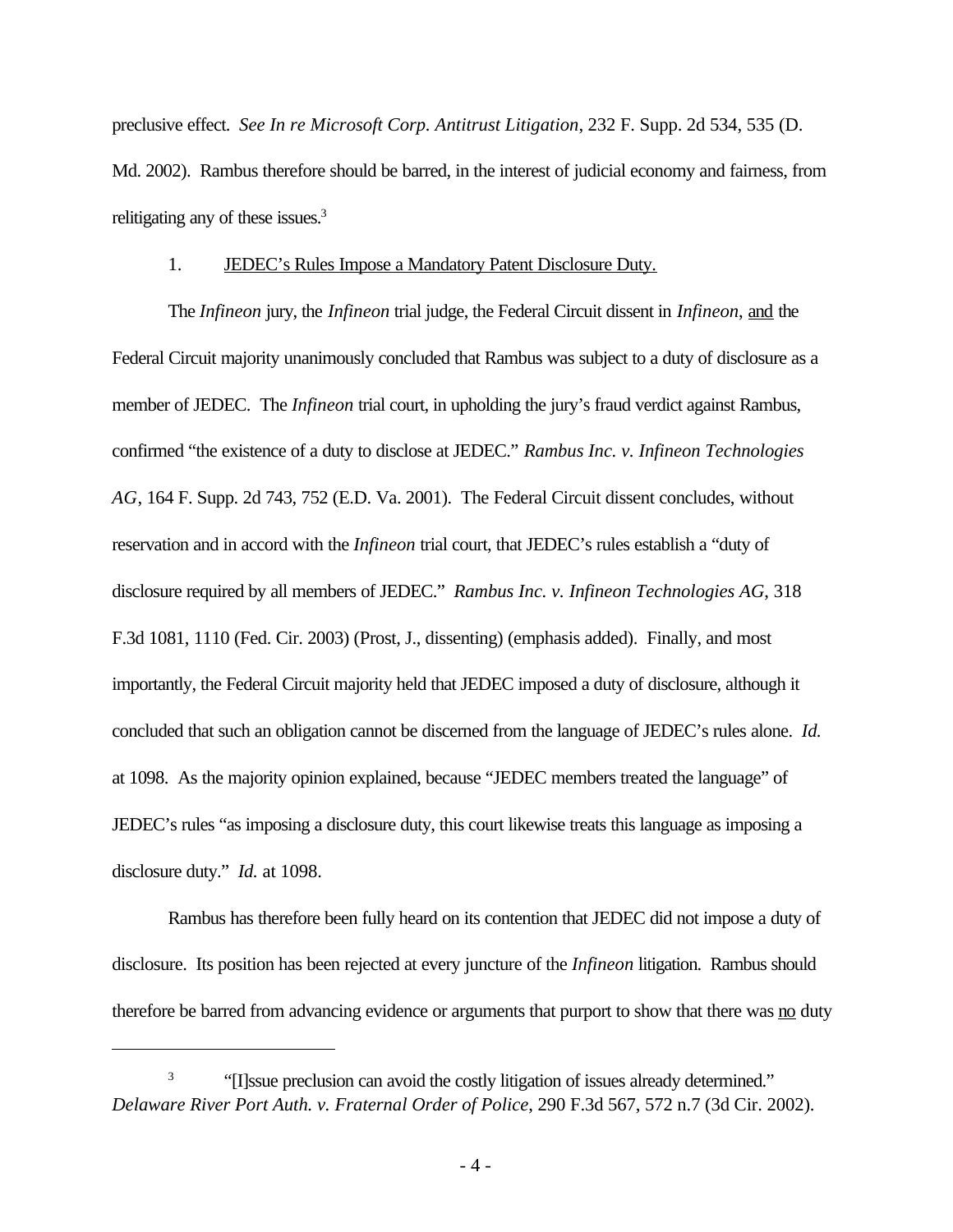of disclosure at JEDEC.<sup>4</sup> That issue has been fully and fairly litigated, and resolved adversely to Rambus.

# 2. JEDEC's Members Understood the Organization's Rules to Impose a Mandatory Disclosure Duty.

Rambus's contention that members of JEDEC did not understand the disclosure rule to be mandatory has also been rejected at each stage of the *Infineon* litigation. The trial court and both appellate opinions in the *Infineon* litigation each squarely concluded that JEDEC's members understood the disclosure rule to be mandatory.<sup>5</sup>

In upholding the jury's fraud verdict against Rambus, the *Infineon* trial court repeatedly confirmed that "it was very clear to the membership that disclosure of applicable patents and patent applications was a requirement." 164 F. Supp. 2d at 751; *see also id.* at 752 ("all members . . . had a known duty to disclose"). The Federal Circuit dissent concurred in this view, *see Infineon*, 318 F.3d at 1111 (Prost, J., dissenting) ("the members of JEDEC understood the JEDEC policy to require that is members disclose patents and pending patent applications"), as did the Federal Circuit majority. Most importanly, as explained above, the Federal Circuit opinion placed particular emphasis on the manner in

<sup>&</sup>lt;sup>4</sup> Rambus advanced a position in its motion for summary decision that under JEDEC's rules, disclosure of patents was "was merely voluntary." Memorandum in Support of Respondent Rambus Inc.'s Motion for Summary Decision at 4 (filed Feb. 27, 2003) ("Rambus SD Mem.").

<sup>&</sup>lt;sup>5</sup> Contrary to the unanimous views of these fact finders, here Rambus claims that while "JEDEC members and the JEDEC leadership may have understood the JEDEC patent policy as encouraging member companies to disclose their intellectual property, they did not understand that policy to require disclosure of intellectual property." Rambus SD Mem. at 23. *See also id.* at 26 (suggesting that JEDEC members "believed that disclosure of patents and, in particular, patent applications was voluntary rather than mandatory"); *id.* at 29 (arguing that "JEDEC members and the JEDEC leadership understood . . . that members were encouraged, but not required, to make a 'voluntary' disclosure of their intellectual property in certain circumstances"); *id.* at 29 n.12 (arguing that "members did not act as if such disclosures were mandatory").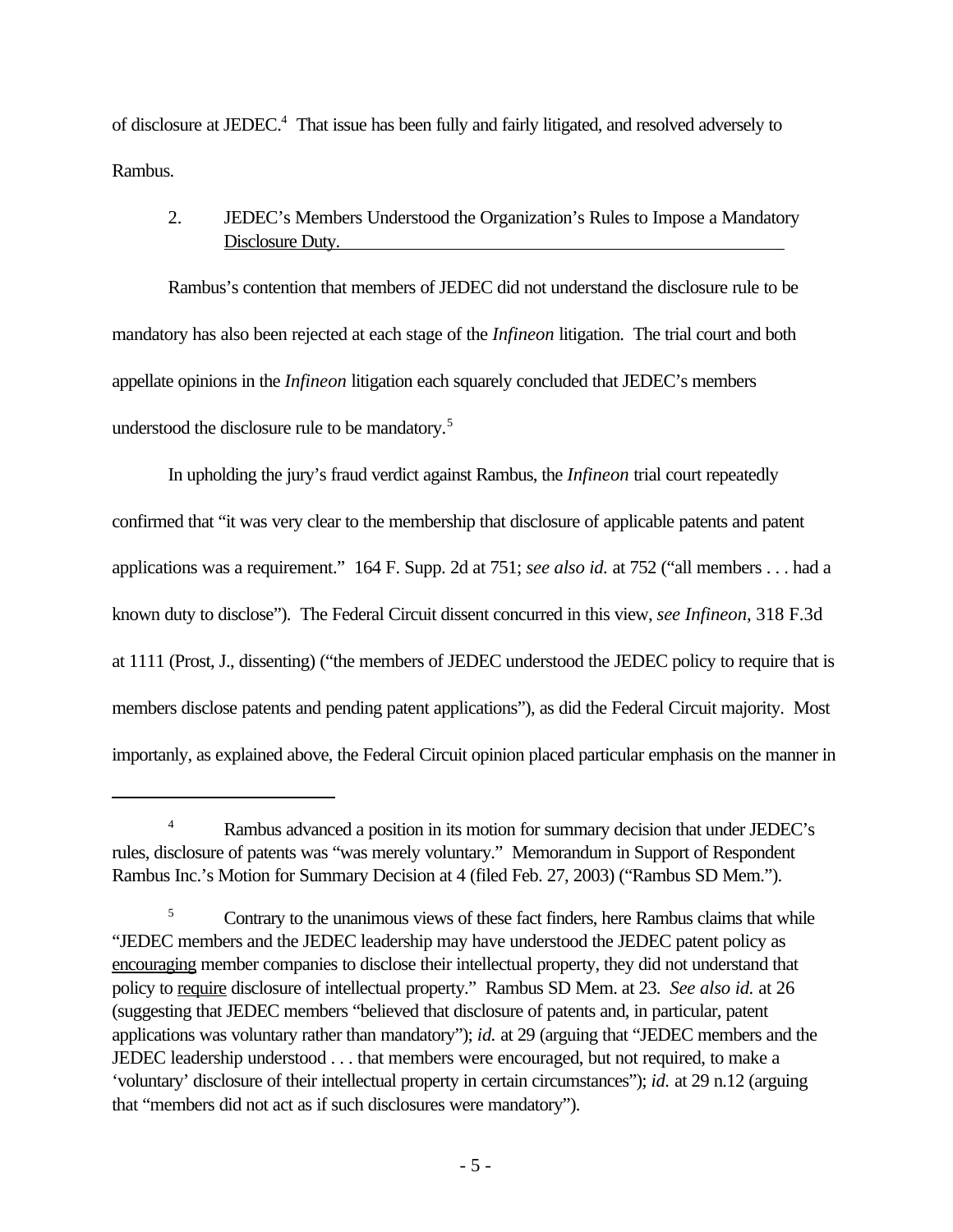which JEDEC's members understood and applied the organization's rules. Because JEDEC members "treated" the rules "as imposing a disclosure duty," the majority concluded that it "likewise" must interpret JEDEC's rules to "impos[e] a disclosure duty." *Id.* at 1098. Rambus has therefore been heard and lost on this contention as well: Members of JEDEC understood the disclosure duty to be mandatory. In the interests of fairness and expediency, Rambus should not be permitted to litigate that issue again here.

3. The JEDEC Disclosure Duty Extends to Patent Applications as Well as Issued Patents.

The question of whether the JEDEC rules required disclosure of pending patent applications has been conclusively resolved in the affirmative. Rambus should not be permitted to relitigate that issue here, having lost its argument at each stage of the *Infineon* litigation.<sup>6</sup> This argument stands in direct conflict with the consistent conclusions of the *Infineon* jury, trial court, and both appellate opinions. The *Infineon* trial court, in denying Rambus's post-trial motion for judgment as a matter of law ("JMOL"), concluded "on the basis of clear and convincing evidence, that . . . all [JEDEC] members, at all times here pertinent, had a known duty to disclose patent applications," as well as issued patents. 164 F. Supp. 2d at 751. The Federal Circuit dissent plainly concurred with this conclusion: "Documents and witness testimony show that the members of JEDEC understood the JEDEC policy to require that its members disclose patents and pending patent applications that might be involved in the standard setting process." *Infineon*, 318 F.3d at 1111 (Prost, J., dissenting) (emphasis added). The Federal Circuit majority does not part company with the dissent or the

<sup>&</sup>lt;sup>6</sup> Despite the rulings adverse to it, Rambus argued in support of its motion for summary decision that JEDEC's rules, while they may have required disclosure of relevant patents, "did not require disclosure of pending patent applications." Rambus SD Mem. at 21.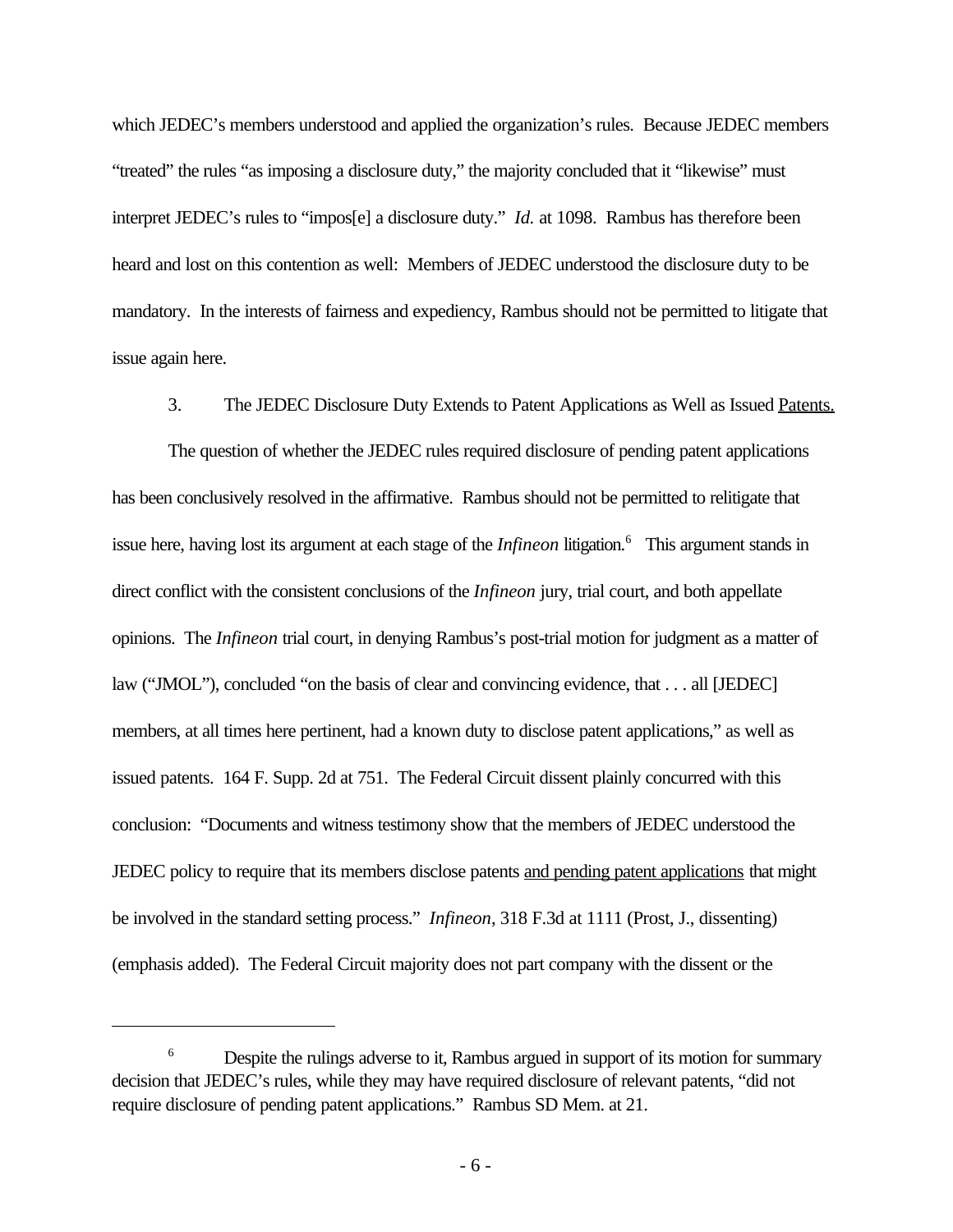*Infineon* trial court. According to the majority, "At least by 1993, the EIA/JEDEC patent policy required members to disclose patents and patent applications 'related to' the standardization work of the committees." *Id.* at 1085 (emphasis added); *see also id.* at 1097 (noting that JEDEC Manual JEP 21-I, published in October 1993, "included a policy revision expressly adding 'patent applications' to the policy language"). Rambus has lost this argument repeatedly. It should be barred by collateral estoppel from relitigating it once again here.

# 4. JEDEC's Rules Require Disclosure of All Patents and Applications That "Relate to" JEDEC's Work.

Rambus has already litigated and lost on the scope of the disclosure rule: patents and patent applications that "relate to" standards under consideration at JEDEC must be disclosed.<sup>7</sup> The *Infineon* trial court concluded that all JEDEC members, at all pertinent times, "had a known duty to disclose patent applications that related to the SDRAM standard-setting effort." 164 F. Supp. 2d at 752 (emphasis added); *see also id.* at 748 ("JEDEC policy required members to disclose patents and patent applications that related to JEDEC's standard- setting work.") (emphasis added). Echoing the language of the Commission's Complaint and the literal words of JEDEC's JEP 21-I Manual (adopted in October 1993), Judge Prost, in her dissenting opinion, similarly concludes that JEDEC's rules require members to "disclose patents and pending patent applications that might be involved in the standard setting process." *Infineon*, 318 F.3d at 1110 (Prost, J., dissenting). The Federal Circuit majority – using language closely tracking the trial court's ruling, but also consistent with the dissent – likewise concluded that, "[a]t least by 1993, the EIA/JEDEC patent policy required members to disclose

<sup>&</sup>lt;sup>7</sup> Rambus now seeks to argue that "there is nothing in either the written policies or the actual practices of JEDEC's members to support" a requirement that "any patent or patent application that relates to a proposed JEDEC standard" must be disclosed. Rambus SD Mem. at 29.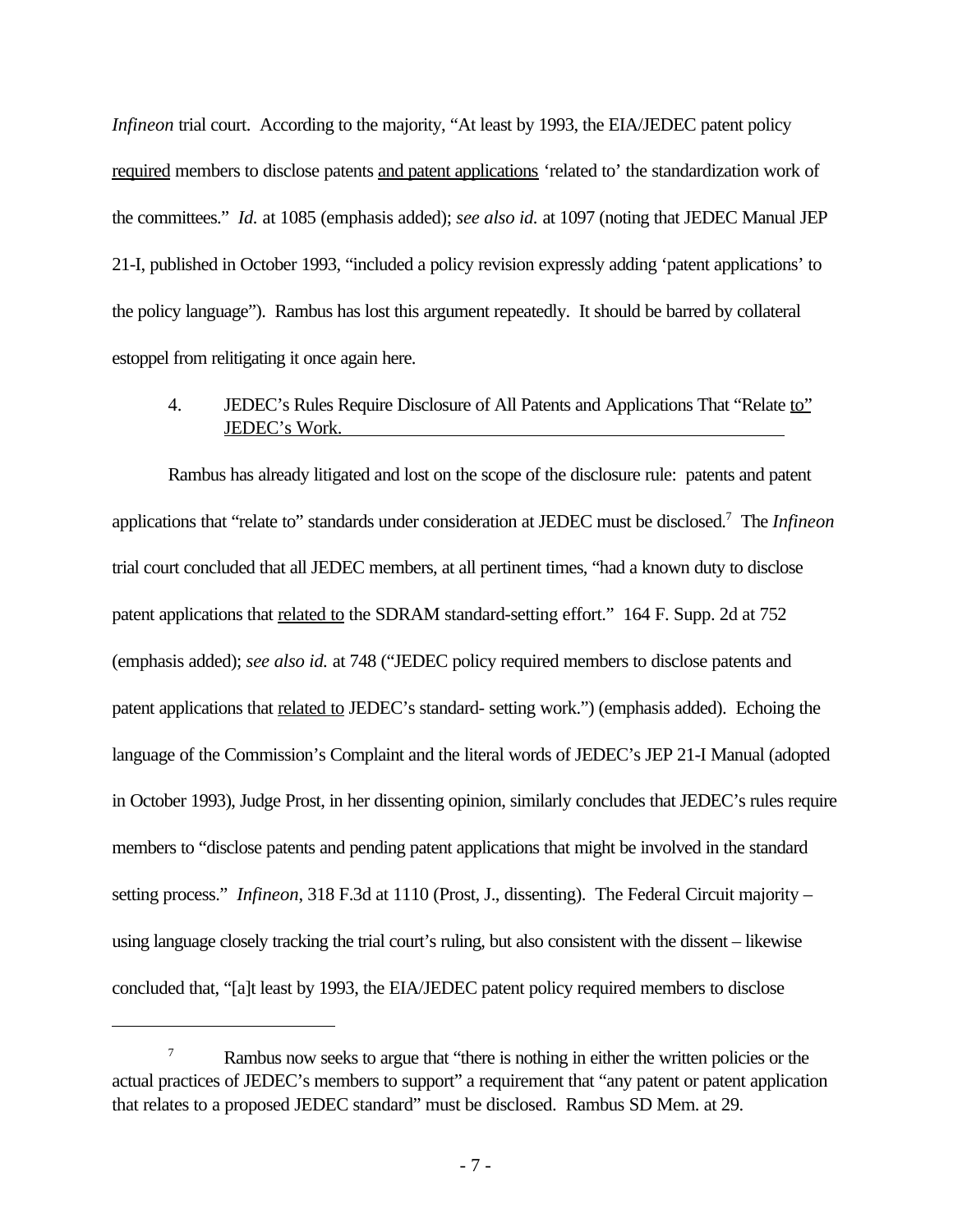patents and patent applications 'related to' the standardization work of the committees." *Id.* at 1085 (emphasis added). While the majority acknowledges that "the JEDEC policy does not use the language 'related to,'" it notes that "the parties consistently agree" with this interpretation of what "the JEDEC policy language requires." *Id.* Again, Rambus has already litigated this question fully, and its position has been rejected.<sup>8</sup> It should not be given yet another opportunity to secure a ruling that two courts have already rejected.

### 5. JEDEC's Disclosure Rules Applied to All Members, Including Rambus.

The application of JEDEC's patent disclosure policy – which by 1993 "required members to disclose patents and patent applications 'related to'" JEDEC's "standardization work," *Infineon*, 318 F.3d at 1085 – unquestionably applies to Rambus. Rambus is no longer in a position to contest this question, which has been resolved against it.<sup>9</sup> The *Infineon* trial court could not have been clearer on this point. In fact, the court commenced its analysis of Rambus's JMOL by observing that "Rambus acknowledges . . . it had a duty to disclose any issued patents while it was a member of JEDEC and participated in JEDEC's standard-setting process." 164 F. Supp. 2d at 751.<sup>10</sup> The court then

<sup>8</sup> Given the *Infineon* majority's observation that Rambus and Infineon "consistently agree[d]" with this interpretation of what "the JEDEC policy language requires," 318 F.3d at 1085, it would appear that the position taken on this issue in Rambus's Memorandum in Support of Summary Decision conflicts with the position that Rambus itself took before the Federal Circuit.

Rambus appears to suggest that it was somehow not under any obligation to comply with JEDEC's policy because "there is no evidence that Rambus," "while it was a JEDEC member," "was provided with a copy" of any JEDEC Manual describing such a patent disclosure rule. Rambus SD Mem. at 22. (As explained in Complaint Counsel's Memorandum in Opposition, that claim is demonstrably false.)

<sup>&</sup>lt;sup>10</sup> The only "dispute at trial," the court explained, "was whether <u>patent applications</u> were required to be disclosed." 164 F. Supp. 2d at 751.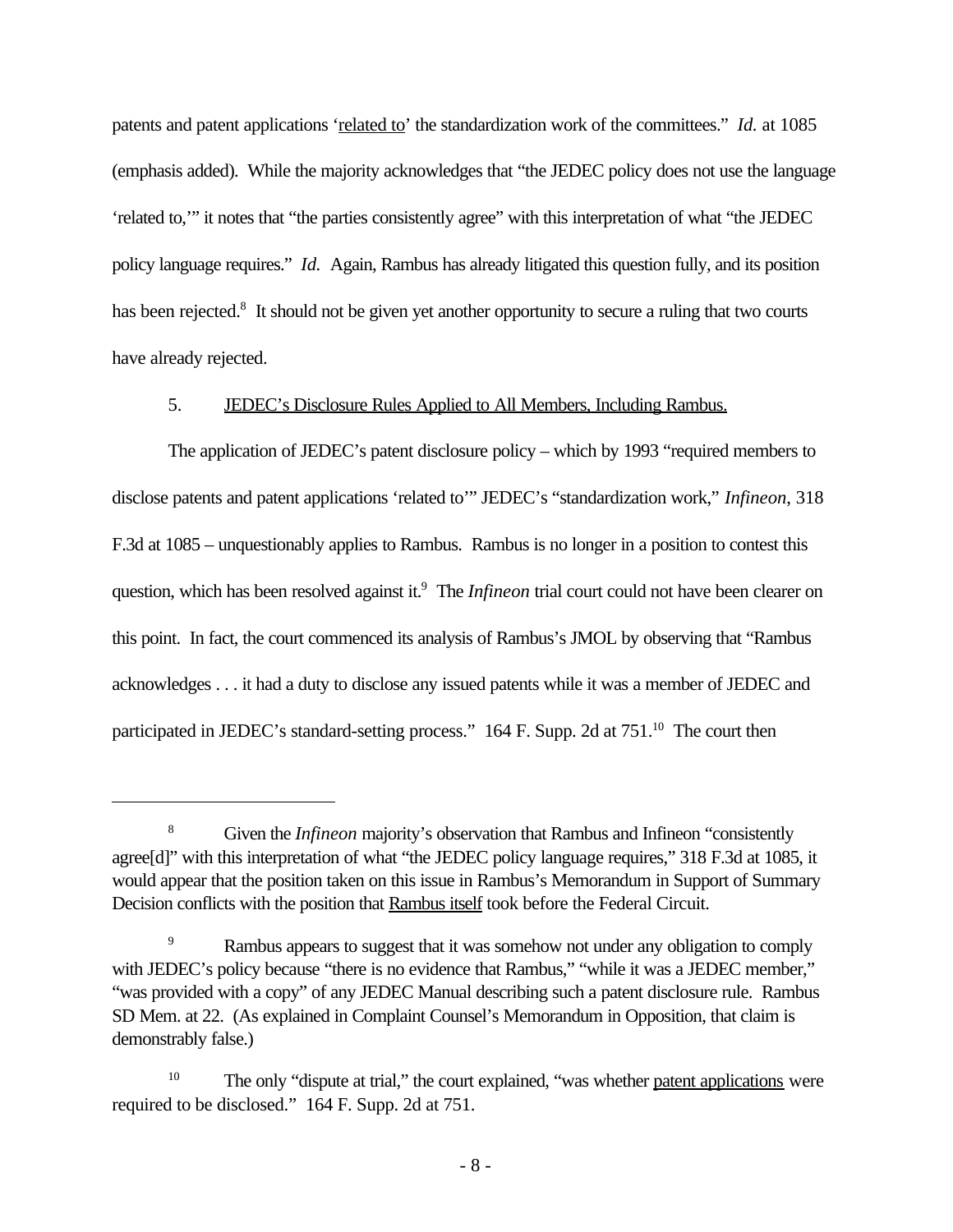proceeded to conclude that Rambus's acknowledged duty to disclose extended not only to patents, but to patent applications as well. *See id.* at 752 (concluding that "all members" of JEDEC, including Rambus, "had a known duty to disclose patent applications that related to the SDRAM standard-setting effort"). The Federal Circuit majority certainly agreed that Rambus was subject to the same disclosure duty that applied to all Rambus members, 318 F.3d at 1100 (referring to "Rambus's duty to disclose"), as did the Federal Circuit dissent, *id.* at 1110 (Prost, J., dissenting) (same).

Thus, like the other arguments highlighted above, Rambus's contention that the JEDEC disclosure rules somehow were not applicable to Rambus is contradicted by the unanimous conclusions of all of the judges (trial and appellate) that reviewed these issues in the context of the *Infineon* litigation. Again, Rambus should not be permitted to relitigate this question.

\* \* \*